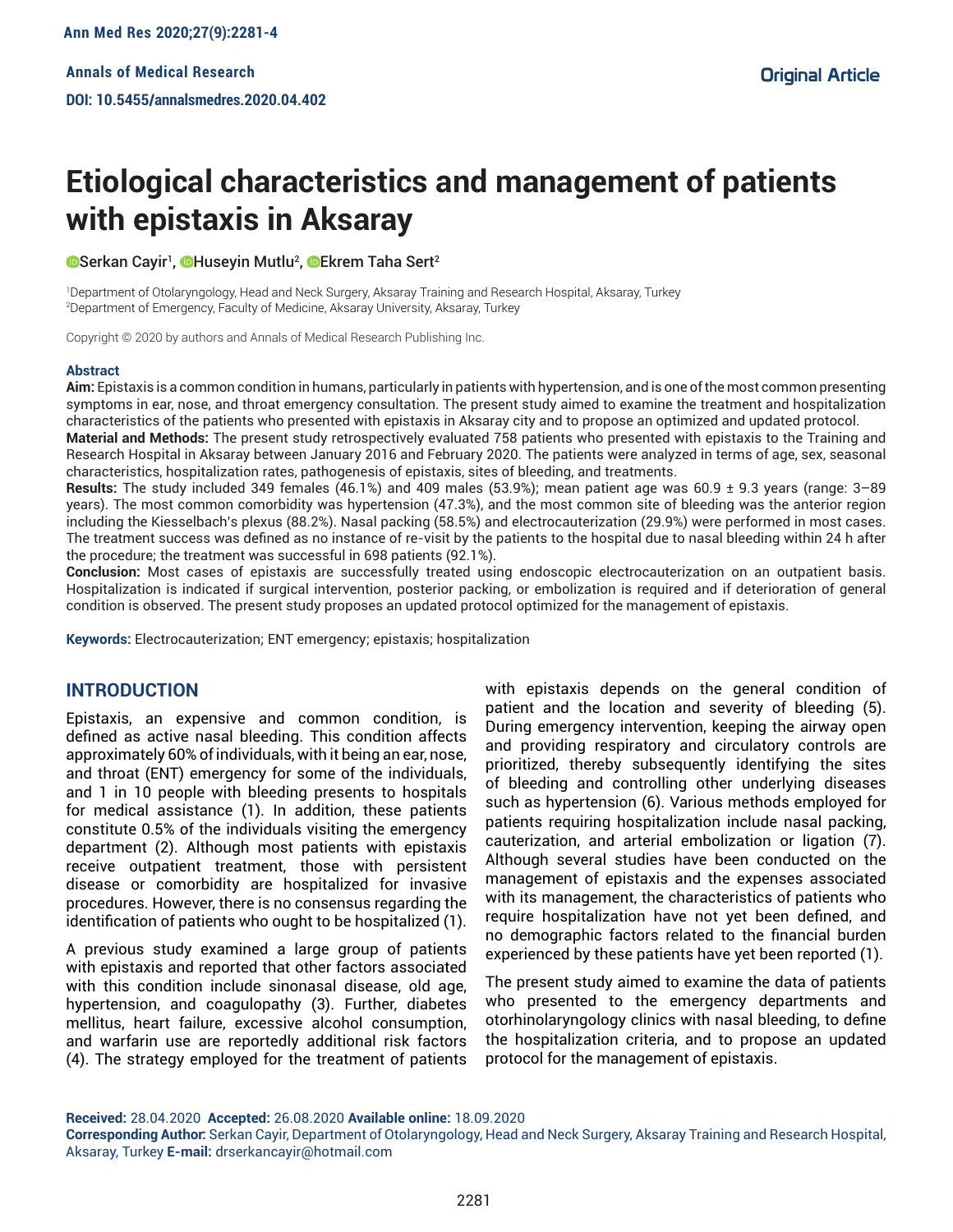## **MATERIAL and METHODS**

In the present study, data from 758 patients who were admitted due to epistaxis to the Aksaray University Training and Research Hospital, Emergency Department and Otorhinolaryngology Clinic, treated, and discharged between January 2016 and February 2020 were retrospectively reviewed. The patient records were analyzed in terms of age, sex, seasonal characteristics, hospitalization rates, traumas, sinonasal pathologies, cardiovascular diseases, blood diseases, other comorbidities, interventions for bleeding, and discharge. Sites of bleeding were divided into as anterior and posterior bleeding: anterior nasal bleeding was defined as bleeding from the region located in the anterior 1/2 of the septum (including the Kiesselbach's plexus), whereas posterior nasal bleeding was defined as bleeding from the posterior part of this region. Interventions performed for patients with epistaxis included nasal packing, cauterization, endoscopic interventions, and arterial ligation. The treatment success was defined as no bleeding following the removal of nasal packing or no instance of re-visit by patients to the hospital due to epistaxis within 24 h after discharge. The study commenced following approval from the Aksaray University Local Ethical Committee (2020/03- 58). Patient characteristics are presented in Table 1.

#### **Statistical analysis**

Descriptive statistical data for continuous variables were expressed as mean, standard deviation, and minimum and maximum values, whereas data for categorical variables were expressed as numbers and percentages. Chi-square test was used to determine the relationship between groups and categorical variables, and Student's t-test was used to compare group mean values of continuous variables. All data were analyzed using Statistical Package for Social Sciences (SPSS), and P < 0.05 was considered to denote statistical significance.

| <b>Table 1. Baseline characteristics</b> |                 |
|------------------------------------------|-----------------|
| Age (mean, years)                        | $60.9 \pm 9.3$  |
| Gender (female: male)                    | 349:409         |
| Age group                                |                 |
| <40                                      | 149 (19.7%)     |
| $40 - 64$                                | 237 (31.2%)     |
| 65-79                                    | 242 (31.9%)     |
| >80                                      | 130 (17.2%)     |
| <b>Bleeding zone</b>                     |                 |
| Anterior area                            | 669 (88.2%)     |
| Posterior area                           | 89 (11.8%)      |
| Treatment success (N,%)                  | 698/758 (92.1%) |

## **RESULTS**

Overall, 758 patients presented to our hospital with epistaxis. Mean patient age was 60.9 years (range: 2–91 years), and the study included 409 males (54%) and 349 females (46%). The mean age of males was 61.9 years, whereas that of females was 59.8 years. In terms of age groups, there were 149 patients (19.7%) aged <40 years, 237 patients (31.2%) aged 40–64 years, 242 patients (31.9%) aged 65–79 years, and 130 patients (17.2%) aged ≥80 years. The distribution of epistaxis cases categorized based on seasons showed that 209 cases presented during summer (27.5%), 192 cases during winter (25.3%), 183 cases during spring (24.2%), and 174 cases during autumn (23%). Although epistaxis was more common during summer compared with other seasons, no significant difference was observed between the seasons  $(p > 0.05)$ . The most common site of bleeding in patients with epistaxis was the anterior nasal region (88.2%), and few cases reported bleeding from the posterior nasal region (11.8%). The most common site of bleeding in the anterior region was the Kiesselbach's plexus (54.3%). Regarding the pathogenesis of epistaxis, cardiovascular diseases, particularly hypertension, were the most common comorbidity, followed by sinonasal diseases, traumas, blood diseases, liver diseases, nasopharyngeal cancer, and hereditary hemorrhagic telangiectasia (Table 2).

| Table 2. Patient history in epistaxis pathogenesis |              |  |
|----------------------------------------------------|--------------|--|
| Pathogenesis of epistaxis. N, (%)                  | <b>Value</b> |  |
| Cardiovascular diseases                            |              |  |
| <b>Hypertension</b>                                | 359 (47.3%)  |  |
| Other                                              | 44 (5.8%)    |  |
| <b>Sinonasal diseases</b>                          |              |  |
| Allergic rhinitis                                  | 121 (15.9%)  |  |
| Chronic sinusitis                                  | 35 (4.6%)    |  |
| <b>Traumas</b>                                     | 29 (3.8%)    |  |
| <b>Blood diseases</b>                              | 13(1.7%)     |  |
| <b>Liver diseases</b>                              | 9(1.2%)      |  |
| Nasopharyngeal carcinoma                           | 5(0.6%)      |  |
| Hereditary hemorrhagic telangiectasia              | $2(0.2\%)$   |  |

| <b>Table 3. Epistaxis treatment methods</b> |             |  |
|---------------------------------------------|-------------|--|
| Treatment Method. N. (%)                    | Value       |  |
| <b>Conservative Treatment</b>               |             |  |
| Nasal packing                               | 443 (58.5%) |  |
| <b>Electrocauterization</b>                 | 227 (29.9%) |  |
| Treatment of the accompanying disease       | $9(1.1\%)$  |  |
| <b>Surgical Treatment</b>                   |             |  |
| Septoplasty                                 | 38 (5.1%)   |  |
| <b>Endoscopic surgery</b>                   | 40 (5.3%)   |  |
| Sphenopalatine artery ligation              | $1(0.1\%)$  |  |

Despite detailed endoscopic evaluation of the cases, the site of bleeding could not be detected in 64 patients. In patients in whom these sites were detected, bleeding from the Kiesselbach's plexus was found to be most common, followed by bleeding from the sphenopalatine artery and the anterior and posterior ethmoidal arteries.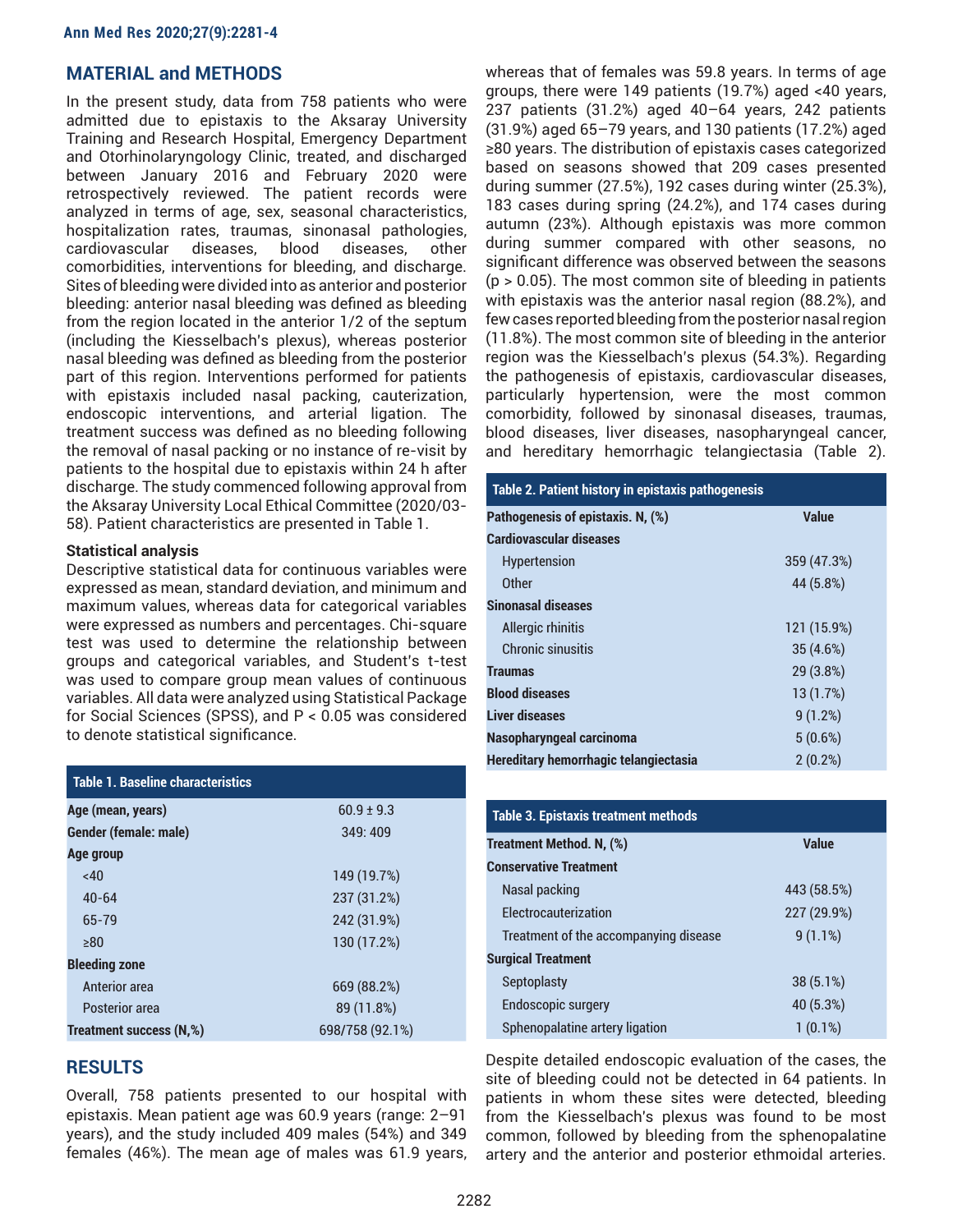#### **Ann Med Res 2020;27(9):2281-4**

Overall, 78 (10.2%) patients were hospitalized, and most patients (89.8%) were treated with conservative methods in outpatient emergency departments and otorhinolaryngology clinics. Treatment methods are detailed in Table 3. Following primary treatment, 60 patients re-visited the hospital due to another episode of epistaxis, and the mean age of those patients in whom the primary treatment failed was 61.9 years. The mean hospitalization duration was 4.8 days  $(\pm 3.7 \text{ days})$ .

## **DISCUSSION**

A study has emphasized that epistaxis affects approximately 5%–10% of the population annually, and otorhinolaryngology is the most common emergency consultation(8). Another study has reported that the prevalence of epistaxis was 10%–12%, of which 10% has received medical treatment and 1%–2% were hospitalized for surgical treatment(9). In our study, the hospitalization rate was 10.3% in patients admitted to the hospital due to epistaxis, which is consistent with the literature. The present study aimed to define the characteristics of the patients who presented to the emergency departments and otorhinolaryngology clinics due to epistaxis in the city of Aksaray and to propose an updated protocol for the treatment of epistaxis.

In the present study, we observed that males (409 cases) experienced epistaxis more frequently compared with females (349 cases). Furthermore, unlike previous studies in the literature(10), we observed that our patients mostly belonged to the age group of 40–79 years. In addition, some risk factors for hospitalization associated with epistaxis, including age, hypertension and other cardiovascular diseases, coagulopathy, sinonasal diseases, and hematological malignancies, have been identified (11). The correlation of epistaxis with seasons has not yet been completely elucidated; reportedly, factors including geographical differences and population characteristics may have an effect on this correlation (3). In the present study, epistaxis was more common in the summer season compared with other seasons; however, this difference was not significant ( $p > 0.05$ ).

Although the correlation between epistaxis and hypertension has extensively been investigated, its pathophysiology has not yet been thoroughly elucidated (12). Nasal vascular structures remain superficial and unprotected under the nasal mucosa. Reportedly, hypertension is a predisposing factor in patients because increased arterial pressure causes endothelial damage in retinal and cerebral vessels, leading to arteriosclerosis in the nasal vascular structures with the same mechanism (13). In our study, the most common comorbidities associated with epistaxis were cardiovascular diseases, among which hypertension was the most common condition (observed in 47.3% of the patients).

Due to the increasing expenses in patients who require hospitalization and surgical intervention, especially embolization, we proposed an updated treatment protocol

for the management of epistaxis. It has previously been reported that electrocauterization, a cost-efficient procedure, is the most effective method for the management of epistaxis (14). In cases of epistaxis, because the sites of bleeding can be easily detected via endoscopy, most cases can be treated using electrocauterization. These patients can be successfully treated on an outpatient basis with no need for hospitalization. First-aid treatments of the patients should be determined by emergency physicians, and resuscitation procedures for circulatory, airway, and respiratory distress conditions should be available. Hospitalization should be considered if surgical intervention, posterior nasal packing, or embolization is required and if the deterioration of general condition is observed. The post-hospitalization treatment should be planned depending on the comorbidities. Embolization is an appropriate alternative for patients with bleeding uncontrolled by posterior patching or surgical treatment.

We determined the demographic characteristics of the patients who presented to our hospital due to epistaxis and proposed an optimized and updated protocol for the management this condition that can be employed by emergency medicine specialists and otolaryngologists. The main limitation in our study was the inadequate data obtained from patient files owing to the retrospective nature of the study.

## **CONCLUSION**

We identified the sites of bleeding and described the demographic characteristics of patients who visited our hospital due to epistaxis in Aksaray city. Most patients with active epistaxis were successfully treated using electrocauterization on an outpatient basis. Hospitalization was indicated if surgical intervention, posterior nasal packing, or embolization is required and if deterioration of general condition is observed.

*Competing interests: The authors declare that they have no competing interest.*

*Financial Disclosure: There are no financial supports. Ethical approval: Aksaray University Local Ethical Committee (2020/03- 58).*

## **REFERENCES**

- 1. Goljo E, Dang R, Iloreta AM, et al. Cost of management in epistaxis admission: Impact of patient and hospital characteristics. Laryngoscope 2015;125:2642-7.
- 2. Pallin DJ, Chng YM, McKay MP, et al.Epidemiology of epistaxis in US emergency departments, 1992 to 2001. Ann Emerg Med 2005;46:77-81.
- 3. Purkey MR, Seeskin Z, Chandra R. Seasonal variation and predictors of epistaxis. Laryngoscope 2014;124:2028-33.
- 4. Abrich V, Brozek A, Boyle TR, et al. Risk factors for recurrent spontaneous epistaxis. Mayo Clin Proc 2014;89:1636-43.